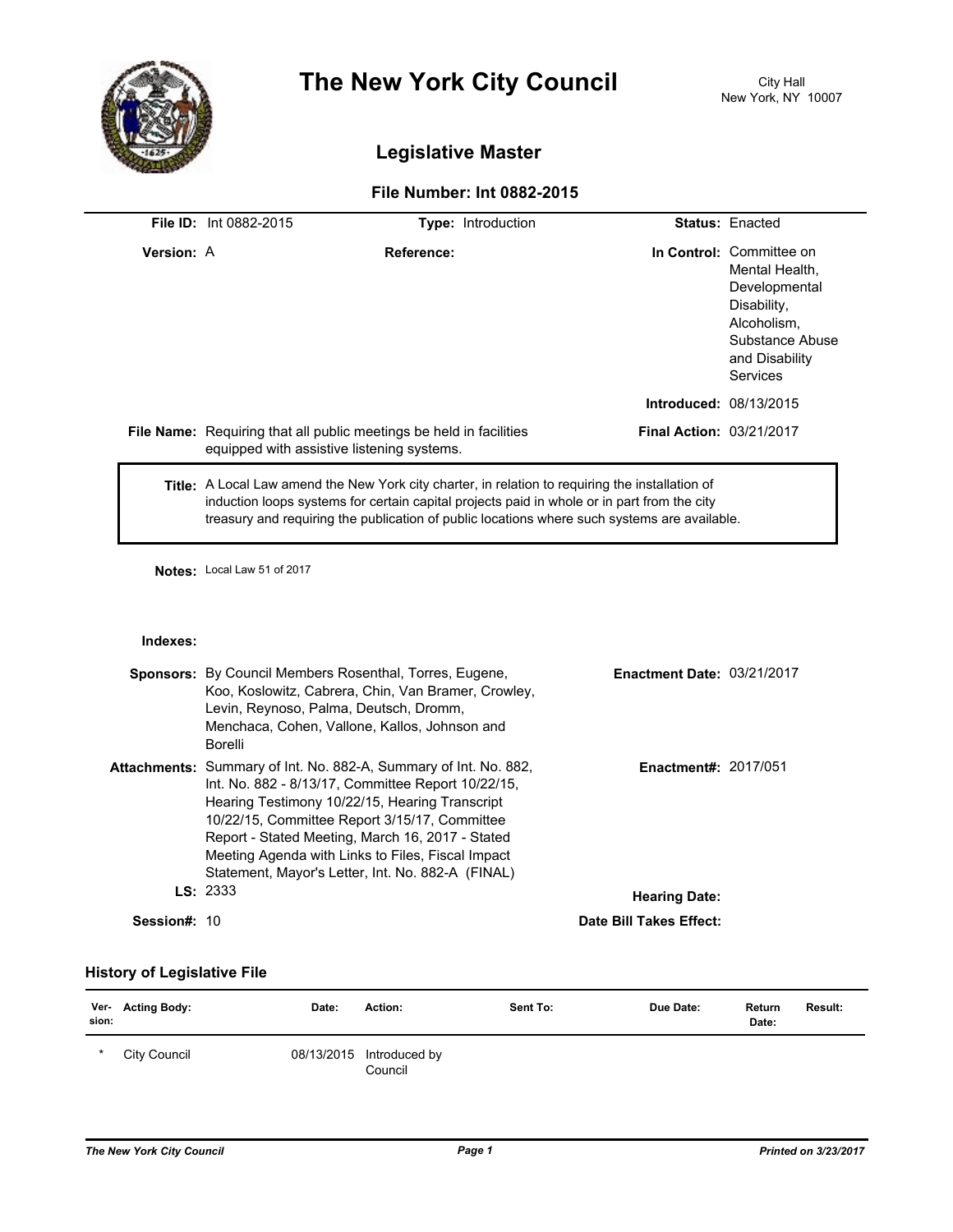#### *Legislative Master Continued (Int 0882-2015)*

|         | <b>City Council</b>                                                                                                                    |                                          | 08/13/2015 Referred to Comm<br>by Council                                                                                                                                                                                                                                                                                                                                           | Committee on<br>Mental Health,<br>Developmental<br>Disability,<br>Alcoholism,<br>Substance Abuse<br>and Disability<br>Services              |                  |
|---------|----------------------------------------------------------------------------------------------------------------------------------------|------------------------------------------|-------------------------------------------------------------------------------------------------------------------------------------------------------------------------------------------------------------------------------------------------------------------------------------------------------------------------------------------------------------------------------------|---------------------------------------------------------------------------------------------------------------------------------------------|------------------|
| $\star$ | Committee on Mental<br>Health, Developmental<br>Disability, Alcoholism,<br>Substance Abuse and<br><b>Disability Services</b>           |                                          | 10/22/2015 Hearing Held by<br>Committee                                                                                                                                                                                                                                                                                                                                             |                                                                                                                                             |                  |
| $\star$ | Committee on Mental<br>Health, Developmental<br>Disability, Alcoholism,<br>Substance Abuse and<br><b>Disability Services</b>           |                                          | 10/22/2015 Laid Over by<br>Committee                                                                                                                                                                                                                                                                                                                                                |                                                                                                                                             |                  |
| $\star$ | Committee on Mental<br>Health, Developmental<br>Disability, Alcoholism,<br>Substance Abuse and<br><b>Disability Services</b>           | 03/14/2017                               |                                                                                                                                                                                                                                                                                                                                                                                     |                                                                                                                                             |                  |
| $\star$ | Committee on Mental<br>Health, Developmental<br>Disability, Alcoholism,<br>Substance Abuse and<br><b>Disability Services</b><br>Notes: | 03/15/2017<br>Proposed Int. No. 882-A    | Hearing Held by<br>Committee                                                                                                                                                                                                                                                                                                                                                        |                                                                                                                                             |                  |
| $\star$ | Committee on Mental<br>Health, Developmental<br>Disability, Alcoholism,<br>Substance Abuse and<br><b>Disability Services</b>           |                                          | 03/15/2017 Amendment<br>Proposed by Comm                                                                                                                                                                                                                                                                                                                                            |                                                                                                                                             |                  |
| $\star$ | Committee on Mental<br>Health, Developmental<br>Disability, Alcoholism,<br>Substance Abuse and<br><b>Disability Services</b>           |                                          | 03/15/2017 Amended by<br>Committee                                                                                                                                                                                                                                                                                                                                                  |                                                                                                                                             |                  |
| Α       | Committee on Mental<br>Health, Developmental<br>Disability, Alcoholism,<br>Substance Abuse and<br><b>Disability Services</b>           |                                          | 03/15/2017 Approved by<br>Committee                                                                                                                                                                                                                                                                                                                                                 |                                                                                                                                             | Pass             |
|         |                                                                                                                                        | Borelli<br>Medical:1 - Wills             | Affirmative:6 - Cohen, Crowley, Johnson, Vallone, Grodenchik and                                                                                                                                                                                                                                                                                                                    |                                                                                                                                             | $6 - 1$          |
| A       | City Council                                                                                                                           |                                          | 03/16/2017 Approved by Council                                                                                                                                                                                                                                                                                                                                                      |                                                                                                                                             | Pass             |
|         |                                                                                                                                        | Paternity:1 - Levin<br>Medical:1 - Wills | Affirmative: 45 - Mark-Viverito, Barron, Cabrera, Chin, Cohen,<br>Jr., Eugene, Garodnick, Gentile, Gibson, Greenfield, Grodenchik,<br>Johnson, Kallos, King, Koo, Koslowitz, Lancman, Lander, Levine,<br>Rodriguez, Rose, Rosenthal, Salamanca Jr., Torres, Treyger, Ulrich,<br>Vacca, Vallone, Van Bramer and Williams<br>Absent:4 - Borelli, Ferreras-Copeland, Mealy and Perkins | Constantinides, Cornegy Jr., Crowley, Cumbo, Deutsch, Dromm, Espinal<br>Maisel, Matteo, Menchaca, Mendez, Miller, Palma, Reynoso, Richards, | $45 - 4 - 1 - 1$ |